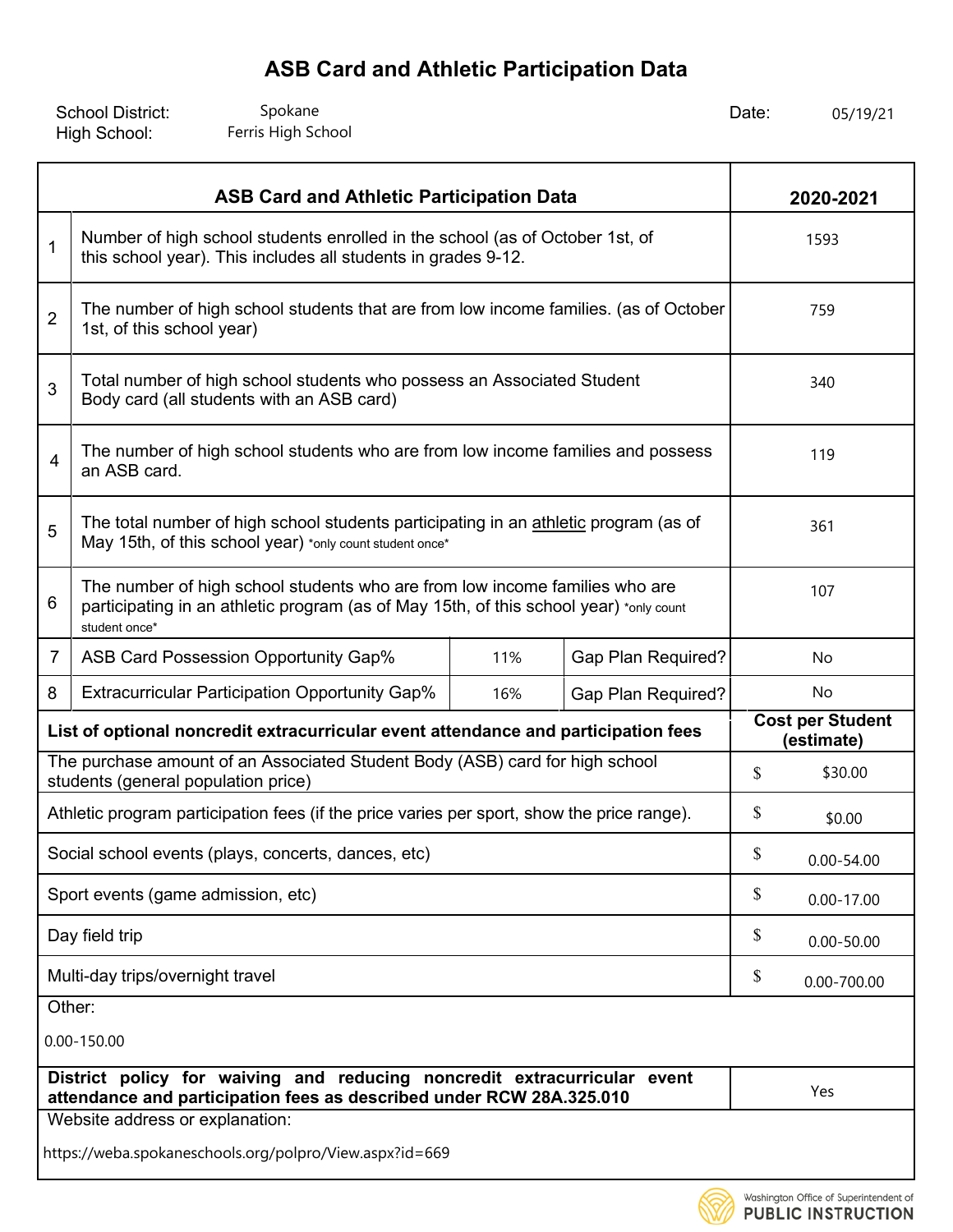School District: Spokane Spokane Spokane and Date: Date: High School: Spokane Spokane Spokane Spokane Spokane Spokane Spokane Bate: 05/19/21<br>
Lewis & Clark High School Spoke Spoke Spoke Spoke Spoke Spoke Spoke Spoke Spoke Spoke Spoke Spoke Spoke Spoke

| <b>ASB Card and Athletic Participation Data</b>                                                                                                                                             |                                                                                                                                                  |     |                           |                                       | 2020-2021         |
|---------------------------------------------------------------------------------------------------------------------------------------------------------------------------------------------|--------------------------------------------------------------------------------------------------------------------------------------------------|-----|---------------------------|---------------------------------------|-------------------|
| $\mathbf 1$                                                                                                                                                                                 | Number of high school students enrolled in the school (as of October 1st, of<br>this school year). This includes all students in grades 9-12.    |     |                           |                                       | 1780              |
| $\overline{2}$                                                                                                                                                                              | The number of high school students that are from low income families. (as of October<br>1st, of this school year)                                |     |                           |                                       | 737               |
| 3                                                                                                                                                                                           | Total number of high school students who possess an Associated Student<br>Body card (all students with an ASB card)                              |     |                           |                                       | 473               |
| 4                                                                                                                                                                                           | The number of high school students who are from low income families and possess<br>an ASB card.                                                  |     |                           |                                       | 86                |
| 5                                                                                                                                                                                           | The total number of high school students participating in an athletic program (as of<br>May 15th, of this school year) *only count student once* |     |                           |                                       | 307               |
| The number of high school students who are from low income families who are<br>6<br>participating in an athletic program (as of May 15th, of this school year) *only count<br>student once* |                                                                                                                                                  |     |                           |                                       | 60                |
| $\overline{7}$                                                                                                                                                                              | ASB Card Possession Opportunity Gap%                                                                                                             | 25% | <b>Gap Plan Required?</b> |                                       | Yes               |
| 8                                                                                                                                                                                           | <b>Extracurricular Participation Opportunity Gap%</b>                                                                                            | 16% | <b>Gap Plan Required?</b> |                                       | No                |
| List of optional noncredit extracurricular event attendance and participation fees                                                                                                          |                                                                                                                                                  |     |                           | <b>Cost per Student</b><br>(estimate) |                   |
| The purchase amount of an Associated Student Body (ASB) card for high school<br>students (general population price)                                                                         |                                                                                                                                                  |     | \$                        | \$30.00                               |                   |
|                                                                                                                                                                                             | Athletic program participation fees (if the price varies per sport, show the price range).                                                       |     |                           | \$                                    | \$0.00            |
|                                                                                                                                                                                             | Social school events (plays, concerts, dances, etc)                                                                                              |     |                           | \$                                    | $0.00 - 54.00$    |
|                                                                                                                                                                                             | Sport events (game admission, etc)                                                                                                               |     |                           | \$                                    | $0.00 - 17.00$    |
|                                                                                                                                                                                             | Day field trip                                                                                                                                   |     |                           | \$                                    | $0.00 - 50.00$    |
| Multi-day trips/overnight travel                                                                                                                                                            |                                                                                                                                                  |     |                           | \$                                    | $0.00 - 2,500.00$ |
|                                                                                                                                                                                             | Other:                                                                                                                                           |     |                           |                                       |                   |
| 0.00-200.00                                                                                                                                                                                 |                                                                                                                                                  |     |                           |                                       |                   |
|                                                                                                                                                                                             | District policy for waiving and reducing noncredit extracurricular event<br>attendance and participation fees as described under RCW 28A.325.010 |     |                           |                                       | Yes               |
|                                                                                                                                                                                             | Website address or explanation:                                                                                                                  |     |                           |                                       |                   |
|                                                                                                                                                                                             | https://weba.spokaneschools.org/polpro/View.aspx?id=669                                                                                          |     |                           |                                       |                   |

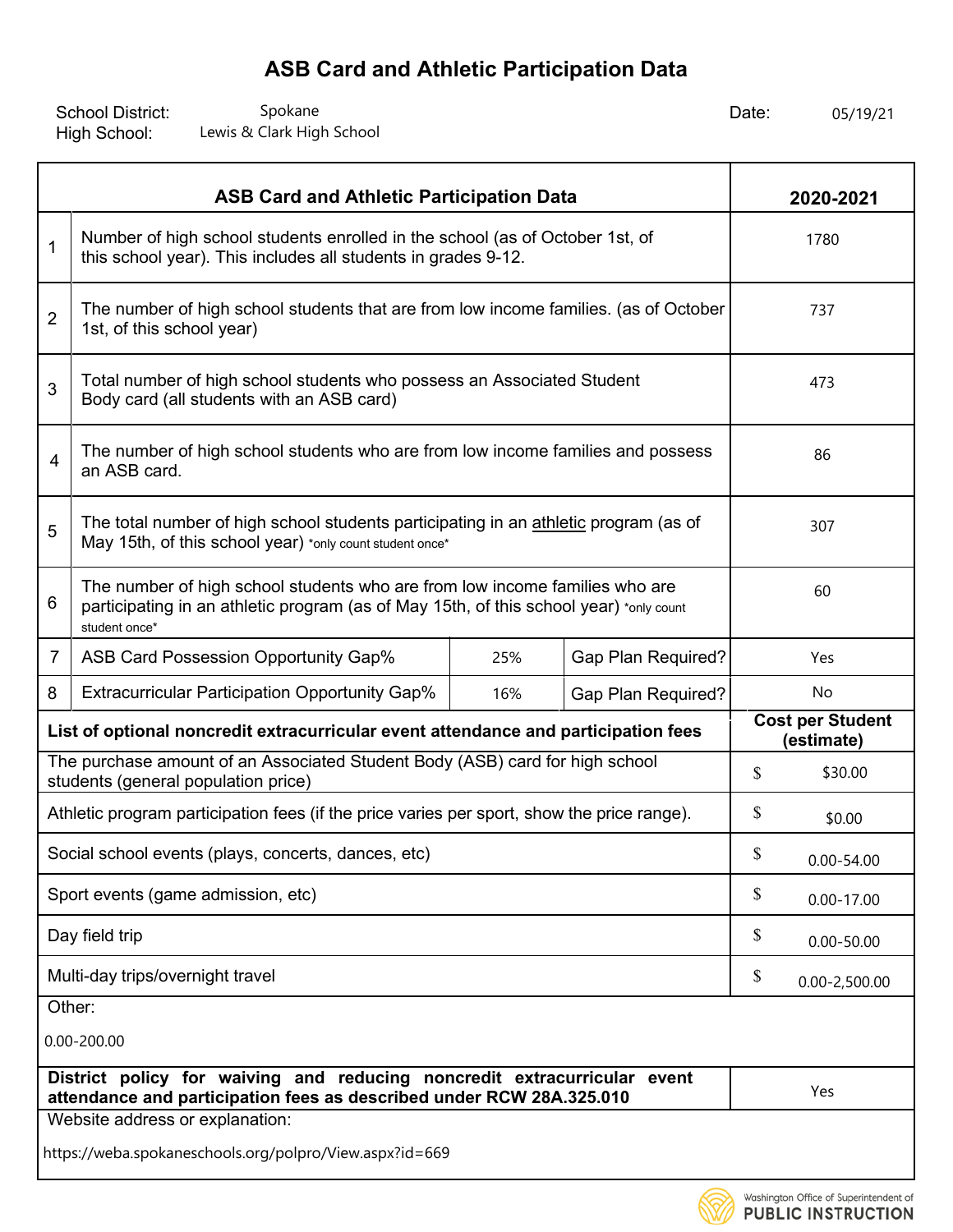### **Opportunity Gap Reduction Plan 2020-2021**

| <b>School District:</b><br>High School: | Spokane<br>Lewis & Clark High School |  |
|-----------------------------------------|--------------------------------------|--|
|-----------------------------------------|--------------------------------------|--|

#### School FRPL %

| ASB Card Possession Opportunity Gap %:           | 25% | <b>Gap Plan Required?</b> | Yes |
|--------------------------------------------------|-----|---------------------------|-----|
| Extracurricular Participation Opportunity Gap %: | 16% | <b>Gap Plan Required?</b> | No  |

#### **1.Our school used the following approaches to determine barriers to ASB card possession and/ or extracurricular participation: Yes/No**

|                                                                                        | 165/190   |
|----------------------------------------------------------------------------------------|-----------|
| Survey students on their participation                                                 | No        |
| Survey parents on their students' participation                                        | No        |
| Evaluate required factors for participation (transportation, materials/uniforms, etc.) | No        |
| Compare school data to other schools with similar demographics                         | <b>No</b> |
| Conduct a cost benefit analysis of offerings                                           | No        |

| Spokane<br><b>School District:</b><br>Lewis & Clark High School<br>High School:                                                                                                                                                                                                                                                                                                                                |     | School FRPL %             | 41%             |
|----------------------------------------------------------------------------------------------------------------------------------------------------------------------------------------------------------------------------------------------------------------------------------------------------------------------------------------------------------------------------------------------------------------|-----|---------------------------|-----------------|
| ASB Card Possession Opportunity Gap %:                                                                                                                                                                                                                                                                                                                                                                         | 25% | Gap Plan Required?        | Yes             |
| Extracurricular Participation Opportunity Gap %:                                                                                                                                                                                                                                                                                                                                                               | 16% | <b>Gap Plan Required?</b> | No              |
| The intent of ASB Card Possession/Extracurricular Activity Gap Plan is to reflect on and identify additional barriers that<br>prevent students who are low income from participating in optional, noncredit extracurricular activities such as clubs, school<br>events, and athletics. Please share your ASB and athleticfee data with your ASB student council before filling out this gap<br>reduction plan. |     |                           |                 |
| 1.Our school used the following approaches to determine barriers to ASB card possession and/<br>or extracurricular participation:                                                                                                                                                                                                                                                                              |     |                           | Yes/No          |
| Survey students on their participation                                                                                                                                                                                                                                                                                                                                                                         |     |                           | No              |
| Survey parents on their students' participation                                                                                                                                                                                                                                                                                                                                                                |     |                           | No              |
| Evaluate required factors for participation (transportation, materials/uniforms, etc.)                                                                                                                                                                                                                                                                                                                         |     |                           | No              |
| Compare school data to other schools with similar demographics                                                                                                                                                                                                                                                                                                                                                 |     |                           | No              |
| Conduct a cost benefit analysis of offerings                                                                                                                                                                                                                                                                                                                                                                   |     |                           | No              |
| Our ASB student board discussed barriers during an ASB meeting.                                                                                                                                                                                                                                                                                                                                                |     |                           |                 |
| 2. What are some of your students' barriers to student possession of ASB Cards?                                                                                                                                                                                                                                                                                                                                |     |                           | <b>Barriers</b> |
| Interest                                                                                                                                                                                                                                                                                                                                                                                                       |     |                           | Yes             |
| Timing                                                                                                                                                                                                                                                                                                                                                                                                         |     |                           | No              |
| Identifying eligible students                                                                                                                                                                                                                                                                                                                                                                                  |     |                           | No              |
| <b>Communication/Marketing</b>                                                                                                                                                                                                                                                                                                                                                                                 |     |                           | Yes             |
| Cultural responsiveness/awareness                                                                                                                                                                                                                                                                                                                                                                              |     |                           | No              |
|                                                                                                                                                                                                                                                                                                                                                                                                                |     |                           |                 |

Other:

No other information provided.

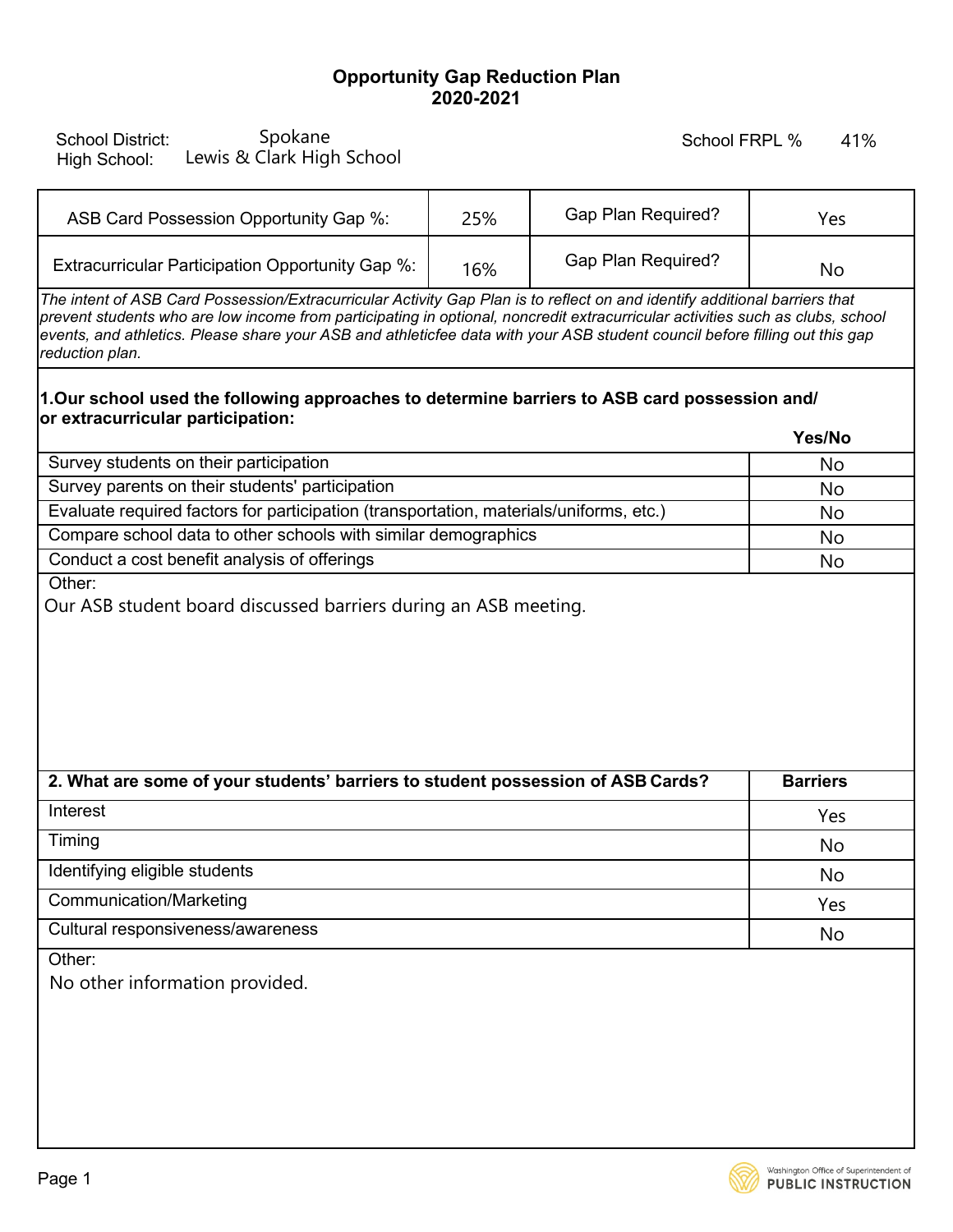| 3. What are some of your students' barriers to student participation<br>in extracurricular activities? | <b>Barriers</b> |
|--------------------------------------------------------------------------------------------------------|-----------------|
| Transportation                                                                                         | N/A             |
| Cost                                                                                                   | N/A             |
| Timing/Schedule                                                                                        | N/A             |
| Availability/Options                                                                                   | N/A             |
| <b>Communication/Marketing</b>                                                                         | N/A             |
| Cultural responsiveness/awareness                                                                      | N/A             |
| Interest                                                                                               | N/A             |

Other:

No Athletic Gap Plan required

**4. Describe the action steps the school/district will take to reduce the opportunity gap in student possession of ASB cards and/or participation in extracurricular activities for the up coming school year.**

Increase communication regarding ASB card discounts and available ASB cards under HB 1660.

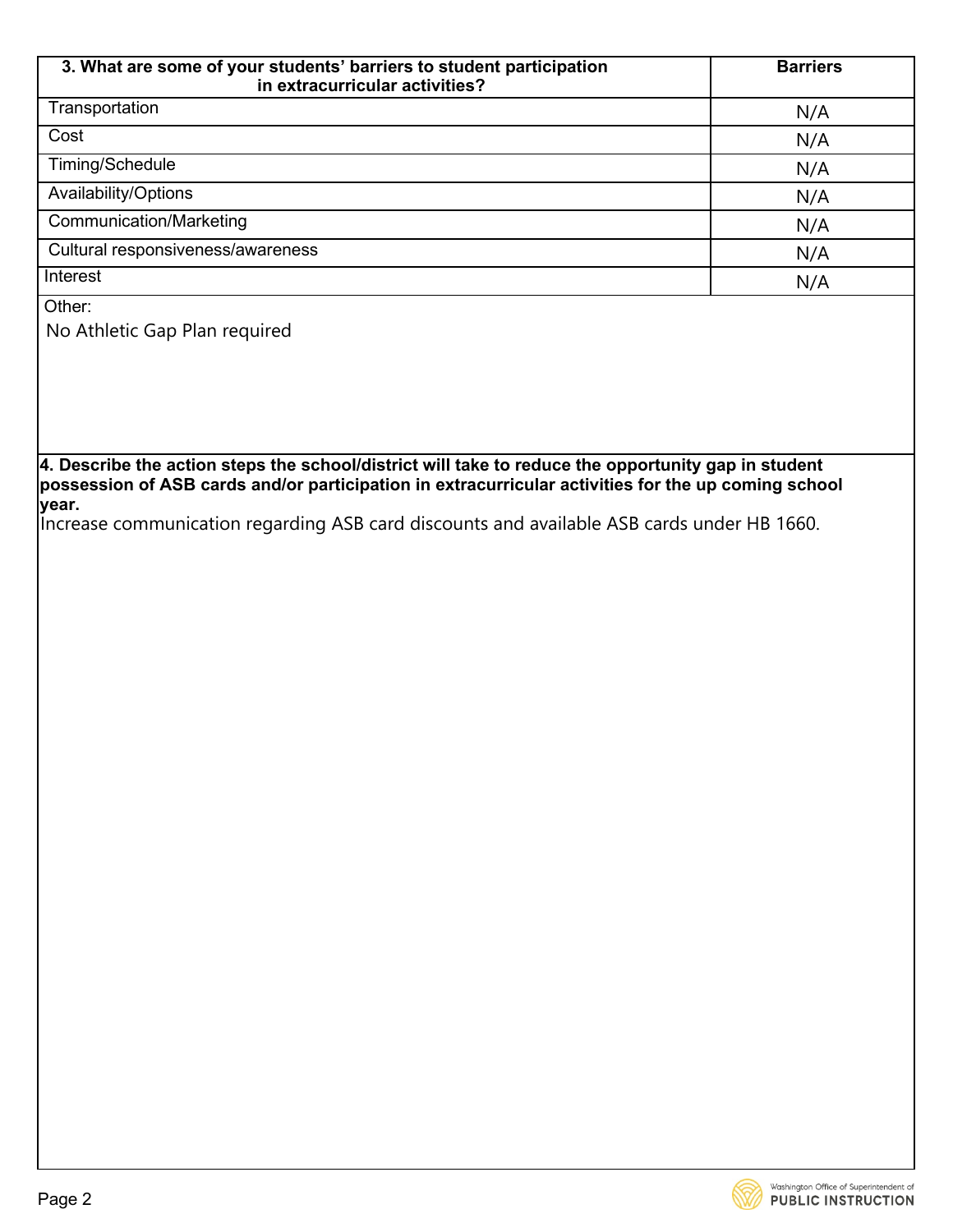School District: Spokane Spokane Spokane and Date: Date: High School: Spokane Spokane Spokane Spokane Spokane Spokane Spokane Bate: 05/19/21 North Central High School 25, 2008. 25 and 25/19/21 Spokes Spokes Spokes Spokes Spokes Spokes Spokes Spokes Spokes Spokes Spokes Spokes Spokes Spokes Spokes Sp

| <b>ASB Card and Athletic Participation Data</b>                                                                                                  |                                                                                                                                                                                        |     |                           |                                       | 2020-2021       |  |
|--------------------------------------------------------------------------------------------------------------------------------------------------|----------------------------------------------------------------------------------------------------------------------------------------------------------------------------------------|-----|---------------------------|---------------------------------------|-----------------|--|
| $\mathbf 1$                                                                                                                                      | Number of high school students enrolled in the school (as of October 1st, of<br>this school year). This includes all students in grades 9-12.                                          |     |                           |                                       | 1475            |  |
| $\overline{2}$                                                                                                                                   | The number of high school students that are from low income families. (as of October<br>1st, of this school year)                                                                      |     |                           |                                       | 929             |  |
| 3                                                                                                                                                | Total number of high school students who possess an Associated Student<br>Body card (all students with an ASB card)                                                                    |     |                           |                                       | 382             |  |
| 4                                                                                                                                                | The number of high school students who are from low income families and possess<br>an ASB card.                                                                                        |     |                           |                                       | 172             |  |
| 5                                                                                                                                                | The total number of high school students participating in an athletic program (as of<br>May 15th, of this school year) *only count student once*                                       |     |                           |                                       | 207             |  |
| 6                                                                                                                                                | The number of high school students who are from low income families who are<br>participating in an athletic program (as of May 15th, of this school year) *only count<br>student once* |     |                           |                                       | 83              |  |
| 7                                                                                                                                                | ASB Card Possession Opportunity Gap%                                                                                                                                                   | 20% | <b>Gap Plan Required?</b> | No                                    |                 |  |
| 8                                                                                                                                                | <b>Extracurricular Participation Opportunity Gap%</b>                                                                                                                                  | 14% | <b>Gap Plan Required?</b> |                                       | No              |  |
| List of optional noncredit extracurricular event attendance and participation fees                                                               |                                                                                                                                                                                        |     |                           | <b>Cost per Student</b><br>(estimate) |                 |  |
| The purchase amount of an Associated Student Body (ASB) card for high school<br>students (general population price)                              |                                                                                                                                                                                        |     |                           | \$                                    | \$30.00         |  |
|                                                                                                                                                  | Athletic program participation fees (if the price varies per sport, show the price range).                                                                                             |     |                           | \$                                    | \$0.00          |  |
|                                                                                                                                                  | Social school events (plays, concerts, dances, etc)                                                                                                                                    |     |                           | \$                                    | $0.00 - 54.00$  |  |
|                                                                                                                                                  | Sport events (game admission, etc)                                                                                                                                                     |     |                           | \$                                    | $0.00 - 17.00$  |  |
|                                                                                                                                                  | Day field trip                                                                                                                                                                         |     |                           | \$                                    | $0.00 - 50.00$  |  |
| Multi-day trips/overnight travel                                                                                                                 |                                                                                                                                                                                        |     |                           | \$                                    | $0.00 - 200.00$ |  |
|                                                                                                                                                  | Other:                                                                                                                                                                                 |     |                           |                                       |                 |  |
|                                                                                                                                                  | 0.00-350.00                                                                                                                                                                            |     |                           |                                       |                 |  |
| District policy for waiving and reducing noncredit extracurricular event<br>attendance and participation fees as described under RCW 28A.325.010 |                                                                                                                                                                                        |     |                           |                                       | Yes             |  |
|                                                                                                                                                  | Website address or explanation:                                                                                                                                                        |     |                           |                                       |                 |  |
|                                                                                                                                                  | https://weba.spokaneschools.org/polpro/View.aspx?id=669                                                                                                                                |     |                           |                                       |                 |  |

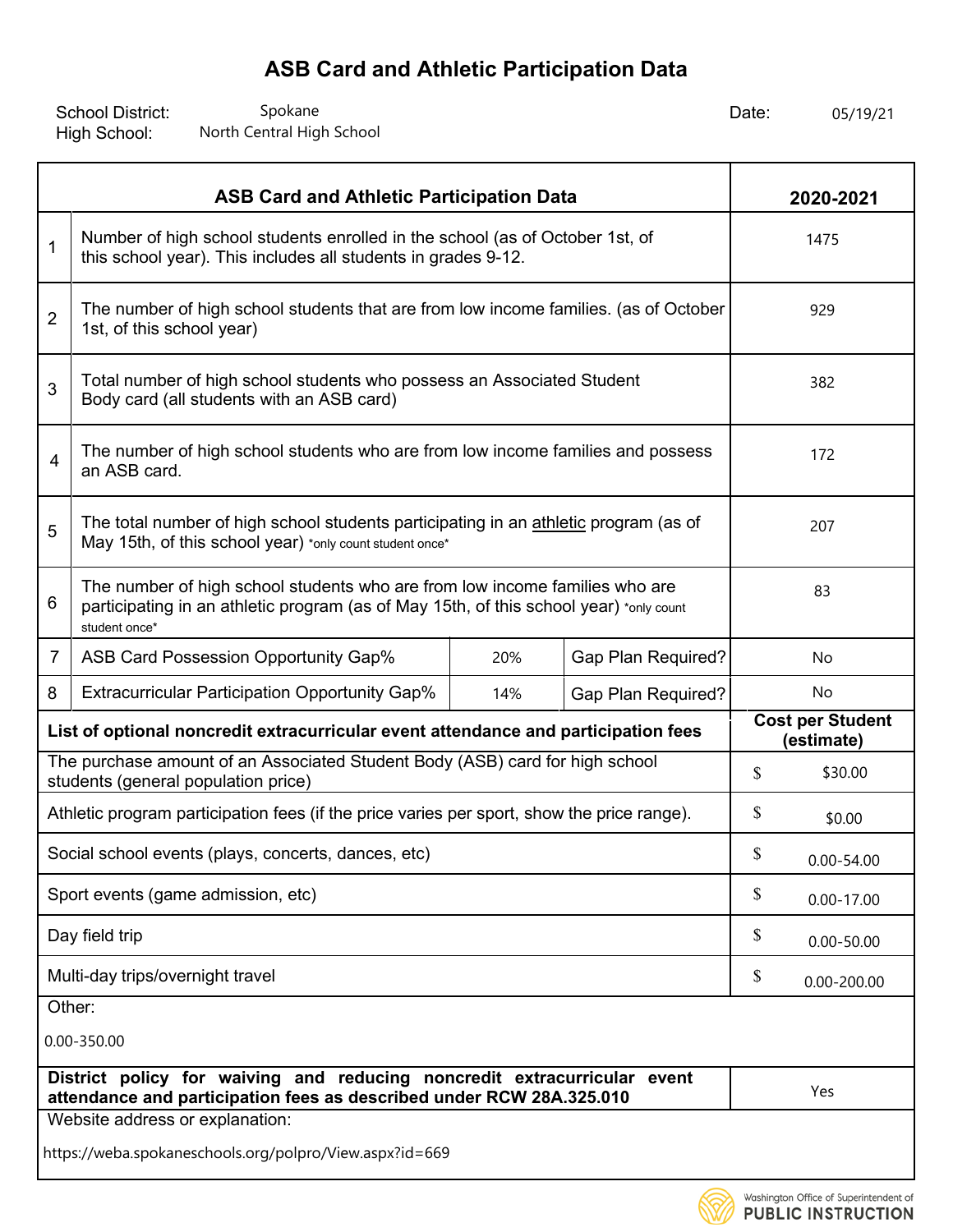| <b>School District:</b> | Spokane            | Date: | 05/19/21 |
|-------------------------|--------------------|-------|----------|
| High School:            | Rogers High School |       |          |

| <b>ASB Card and Athletic Participation Data</b>                                                                                                                                             |                                                                                                                                                  |    |                    |                                       | 2020-2021       |  |
|---------------------------------------------------------------------------------------------------------------------------------------------------------------------------------------------|--------------------------------------------------------------------------------------------------------------------------------------------------|----|--------------------|---------------------------------------|-----------------|--|
| 1                                                                                                                                                                                           | Number of high school students enrolled in the school (as of October 1st, of<br>this school year). This includes all students in grades 9-12.    |    |                    |                                       | 1501            |  |
| $\overline{2}$                                                                                                                                                                              | The number of high school students that are from low income families. (as of October<br>1st, of this school year)                                |    |                    |                                       | 1301            |  |
| 3                                                                                                                                                                                           | Total number of high school students who possess an Associated Student<br>Body card (all students with an ASB card)                              |    |                    |                                       | 280             |  |
| 4                                                                                                                                                                                           | The number of high school students who are from low income families and possess<br>an ASB card.                                                  |    |                    |                                       | 241             |  |
| 5                                                                                                                                                                                           | The total number of high school students participating in an athletic program (as of<br>May 15th, of this school year) *only count student once* |    |                    |                                       | 189             |  |
| The number of high school students who are from low income families who are<br>6<br>participating in an athletic program (as of May 15th, of this school year) *only count<br>student once* |                                                                                                                                                  |    |                    |                                       | 155             |  |
| $\overline{7}$                                                                                                                                                                              | ASB Card Possession Opportunity Gap%                                                                                                             | 1% | Gap Plan Required? |                                       | No              |  |
| 8                                                                                                                                                                                           | <b>Extracurricular Participation Opportunity Gap%</b>                                                                                            | 5% | Gap Plan Required? |                                       | No              |  |
| List of optional noncredit extracurricular event attendance and participation fees                                                                                                          |                                                                                                                                                  |    |                    | <b>Cost per Student</b><br>(estimate) |                 |  |
|                                                                                                                                                                                             | The purchase amount of an Associated Student Body (ASB) card for high school<br>students (general population price)                              |    |                    | \$                                    | \$30.00         |  |
|                                                                                                                                                                                             | Athletic program participation fees (if the price varies per sport, show the price range).                                                       |    |                    | \$                                    | \$0.00          |  |
|                                                                                                                                                                                             | Social school events (plays, concerts, dances, etc)                                                                                              |    |                    | \$                                    | $0.00 - 54.00$  |  |
|                                                                                                                                                                                             | Sport events (game admission, etc)                                                                                                               |    |                    | \$                                    | $0.00 - 17.00$  |  |
|                                                                                                                                                                                             | Day field trip                                                                                                                                   |    |                    | \$                                    | $0.00 - 50.00$  |  |
| Multi-day trips/overnight travel                                                                                                                                                            |                                                                                                                                                  |    |                    | \$                                    | $0.00 - 200.00$ |  |
| Other:                                                                                                                                                                                      |                                                                                                                                                  |    |                    |                                       |                 |  |
| $0.00 - 125.00$                                                                                                                                                                             |                                                                                                                                                  |    |                    |                                       |                 |  |
|                                                                                                                                                                                             | District policy for waiving and reducing noncredit extracurricular event<br>attendance and participation fees as described under RCW 28A.325.010 |    |                    |                                       | Yes             |  |
|                                                                                                                                                                                             | Website address or explanation:                                                                                                                  |    |                    |                                       |                 |  |
|                                                                                                                                                                                             | https://weba.spokaneschools.org/polpro/View.aspx?id=669                                                                                          |    |                    |                                       |                 |  |

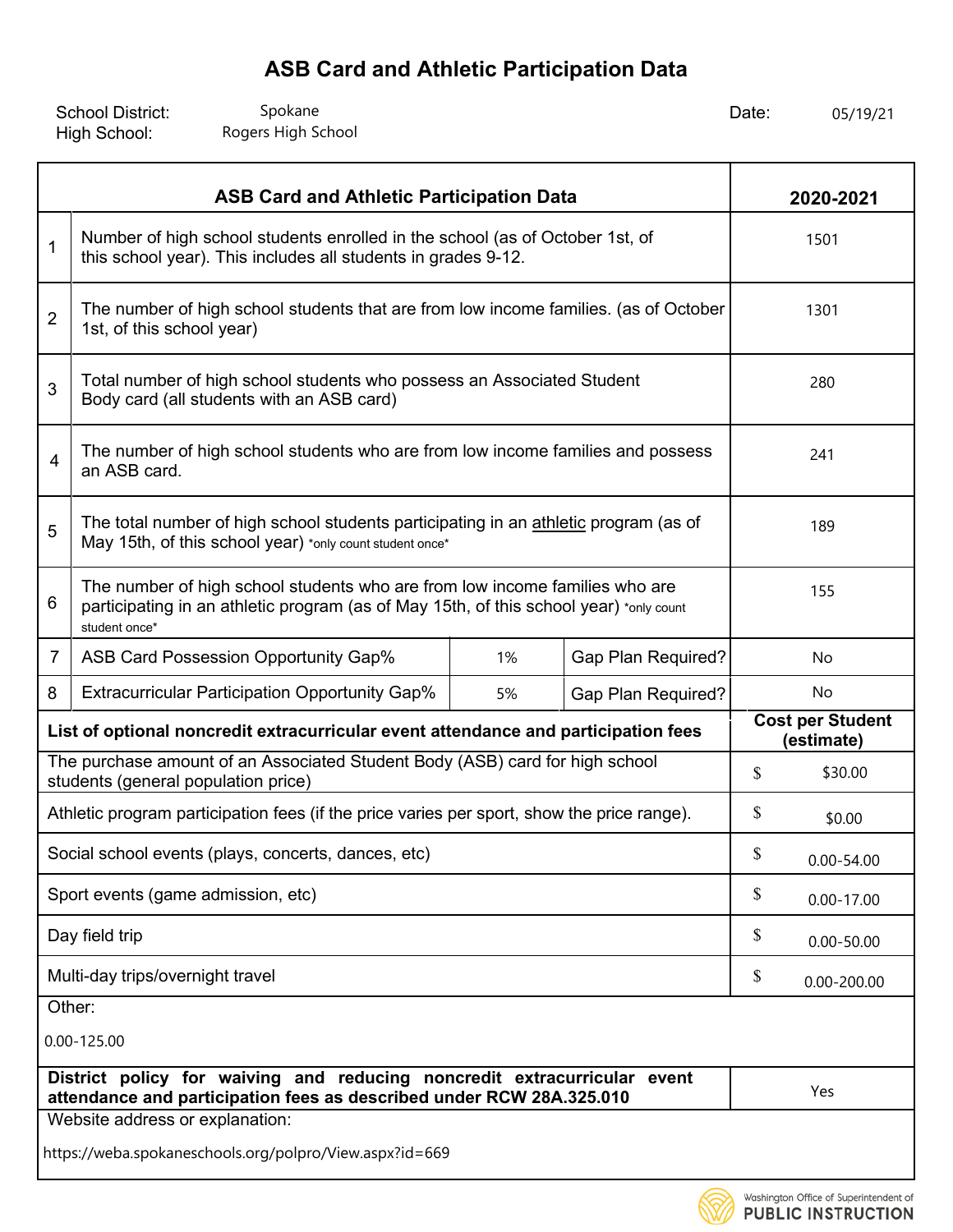School District: Spokane Spokane Spokane and Date: Date: High School: Spokane Spokane Spokane Spokane Spokane Spokane Shadle Park High School 205/19/21

| <b>ASB Card and Athletic Participation Data</b>                                                                     |                                                                                                                                                                                        |     |                           |                                       | 2020-2021       |  |
|---------------------------------------------------------------------------------------------------------------------|----------------------------------------------------------------------------------------------------------------------------------------------------------------------------------------|-----|---------------------------|---------------------------------------|-----------------|--|
| $\mathbf 1$                                                                                                         | Number of high school students enrolled in the school (as of October 1st, of<br>this school year). This includes all students in grades 9-12.                                          |     |                           |                                       | 1140            |  |
| $\overline{2}$                                                                                                      | The number of high school students that are from low income families. (as of October<br>1st, of this school year)                                                                      |     |                           |                                       | 659             |  |
| 3                                                                                                                   | Total number of high school students who possess an Associated Student<br>Body card (all students with an ASB card)                                                                    |     |                           |                                       | 311             |  |
| 4                                                                                                                   | The number of high school students who are from low income families and possess<br>an ASB card.                                                                                        |     |                           |                                       | 125             |  |
| 5                                                                                                                   | The total number of high school students participating in an athletic program (as of<br>May 15th, of this school year) *only count student once*                                       |     |                           |                                       | 354             |  |
| 6                                                                                                                   | The number of high school students who are from low income families who are<br>participating in an athletic program (as of May 15th, of this school year) *only count<br>student once* |     |                           |                                       | 145             |  |
| 7                                                                                                                   | ASB Card Possession Opportunity Gap%                                                                                                                                                   | 20% | <b>Gap Plan Required?</b> | No                                    |                 |  |
| 8                                                                                                                   | <b>Extracurricular Participation Opportunity Gap%</b>                                                                                                                                  | 21% | <b>Gap Plan Required?</b> |                                       | Yes             |  |
| List of optional noncredit extracurricular event attendance and participation fees                                  |                                                                                                                                                                                        |     |                           | <b>Cost per Student</b><br>(estimate) |                 |  |
| The purchase amount of an Associated Student Body (ASB) card for high school<br>students (general population price) |                                                                                                                                                                                        |     |                           | \$                                    | \$30.00         |  |
|                                                                                                                     | Athletic program participation fees (if the price varies per sport, show the price range).                                                                                             |     |                           | \$                                    | \$0.00          |  |
|                                                                                                                     | Social school events (plays, concerts, dances, etc)                                                                                                                                    |     |                           | \$                                    | $0.00 - 54.00$  |  |
|                                                                                                                     | Sport events (game admission, etc)                                                                                                                                                     |     |                           | \$                                    | $0.00 - 17.00$  |  |
|                                                                                                                     | Day field trip                                                                                                                                                                         |     |                           | \$                                    | $0.00 - 50.00$  |  |
| Multi-day trips/overnight travel                                                                                    |                                                                                                                                                                                        |     |                           | \$                                    | $0.00 - 200.00$ |  |
| Other:                                                                                                              |                                                                                                                                                                                        |     |                           |                                       |                 |  |
|                                                                                                                     | 0.00-350.00                                                                                                                                                                            |     |                           |                                       |                 |  |
|                                                                                                                     | District policy for waiving and reducing noncredit extracurricular event<br>attendance and participation fees as described under RCW 28A.325.010                                       |     |                           |                                       | Yes             |  |
|                                                                                                                     | Website address or explanation:                                                                                                                                                        |     |                           |                                       |                 |  |
|                                                                                                                     | https://weba.spokaneschools.org/polpro/View.aspx?id=669                                                                                                                                |     |                           |                                       |                 |  |

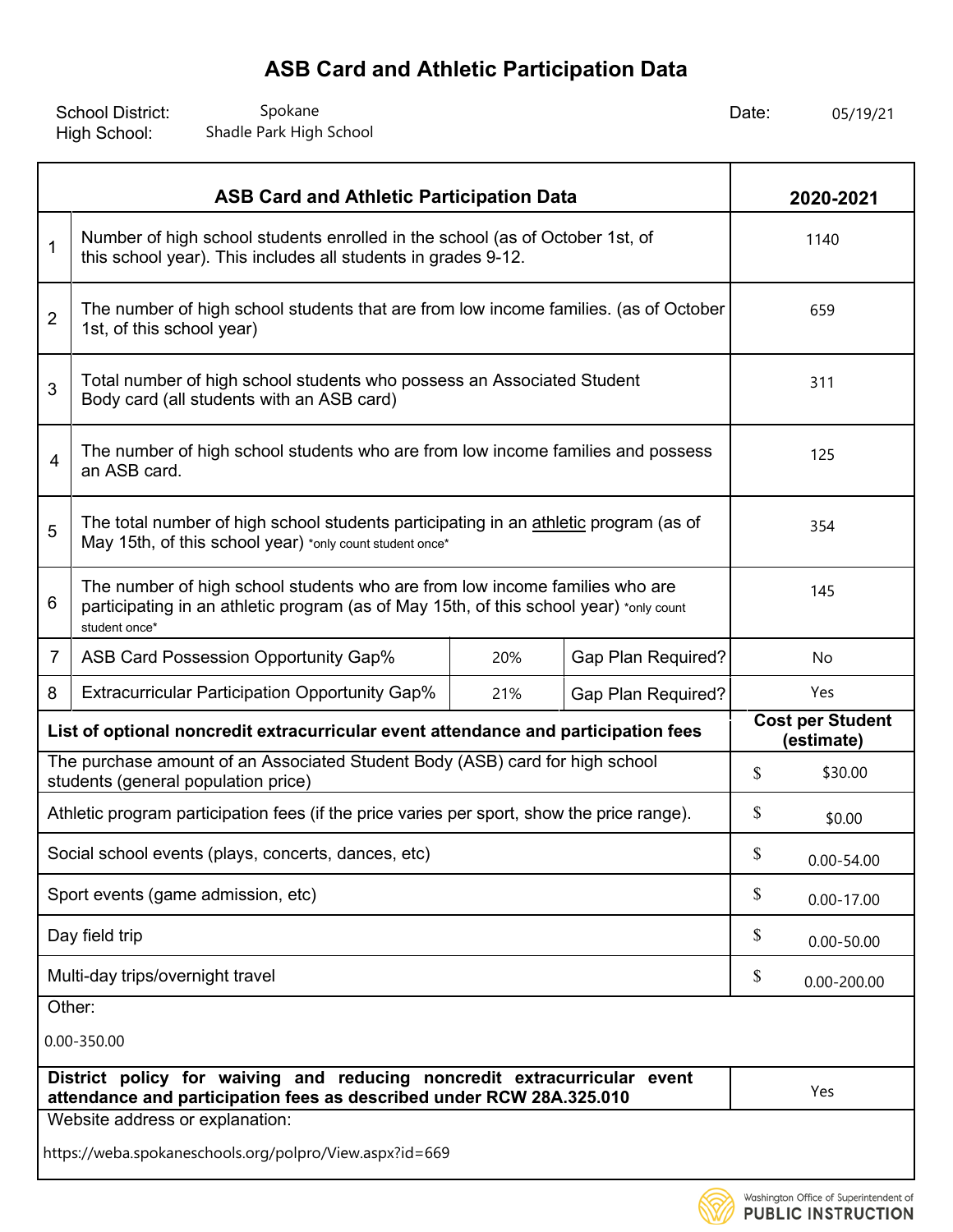### **Opportunity Gap Reduction Plan 2020-2021**

| Spokane<br><b>School District:</b><br>Shadle Park High School<br>High School:                                                                                                                                                                                                                                                                                                                                  |     | School FRPL %             | 58%             |  |
|----------------------------------------------------------------------------------------------------------------------------------------------------------------------------------------------------------------------------------------------------------------------------------------------------------------------------------------------------------------------------------------------------------------|-----|---------------------------|-----------------|--|
| ASB Card Possession Opportunity Gap %:                                                                                                                                                                                                                                                                                                                                                                         | 20% | <b>Gap Plan Required?</b> | No              |  |
| Extracurricular Participation Opportunity Gap %:                                                                                                                                                                                                                                                                                                                                                               | 21% | <b>Gap Plan Required?</b> | Yes             |  |
| The intent of ASB Card Possession/Extracurricular Activity Gap Plan is to reflect on and identify additional barriers that<br>prevent students who are low income from participating in optional, noncredit extracurricular activities such as clubs, school<br>events, and athletics. Please share your ASB and athleticfee data with your ASB student council before filling out this gap<br>reduction plan. |     |                           |                 |  |
| 1.Our school used the following approaches to determine barriers to ASB card possession and/                                                                                                                                                                                                                                                                                                                   |     |                           |                 |  |
| or extracurricular participation:                                                                                                                                                                                                                                                                                                                                                                              |     |                           | Yes/No          |  |
| Survey students on their participation                                                                                                                                                                                                                                                                                                                                                                         |     |                           | No              |  |
| Survey parents on their students' participation                                                                                                                                                                                                                                                                                                                                                                |     |                           | No              |  |
| Evaluate required factors for participation (transportation, materials/uniforms, etc.)                                                                                                                                                                                                                                                                                                                         |     |                           | No              |  |
| Compare school data to other schools with similar demographics                                                                                                                                                                                                                                                                                                                                                 |     |                           | No              |  |
| Conduct a cost benefit analysis of offerings<br>Other:                                                                                                                                                                                                                                                                                                                                                         |     |                           | No              |  |
| Our ASB student board discussed barriers during an ASB meeting.                                                                                                                                                                                                                                                                                                                                                |     |                           |                 |  |
| 2. What are some of your students' barriers to student possession of ASB Cards?                                                                                                                                                                                                                                                                                                                                |     |                           | <b>Barriers</b> |  |
| Interest                                                                                                                                                                                                                                                                                                                                                                                                       |     |                           | N/A             |  |
| Timing                                                                                                                                                                                                                                                                                                                                                                                                         |     |                           | N/A             |  |
| Identifying eligible students                                                                                                                                                                                                                                                                                                                                                                                  |     |                           | N/A             |  |
| <b>Communication/Marketing</b>                                                                                                                                                                                                                                                                                                                                                                                 |     |                           | N/A             |  |
| Cultural responsiveness/awareness                                                                                                                                                                                                                                                                                                                                                                              |     |                           | N/A             |  |
| Other:<br>No ASB Gap plan required                                                                                                                                                                                                                                                                                                                                                                             |     |                           |                 |  |